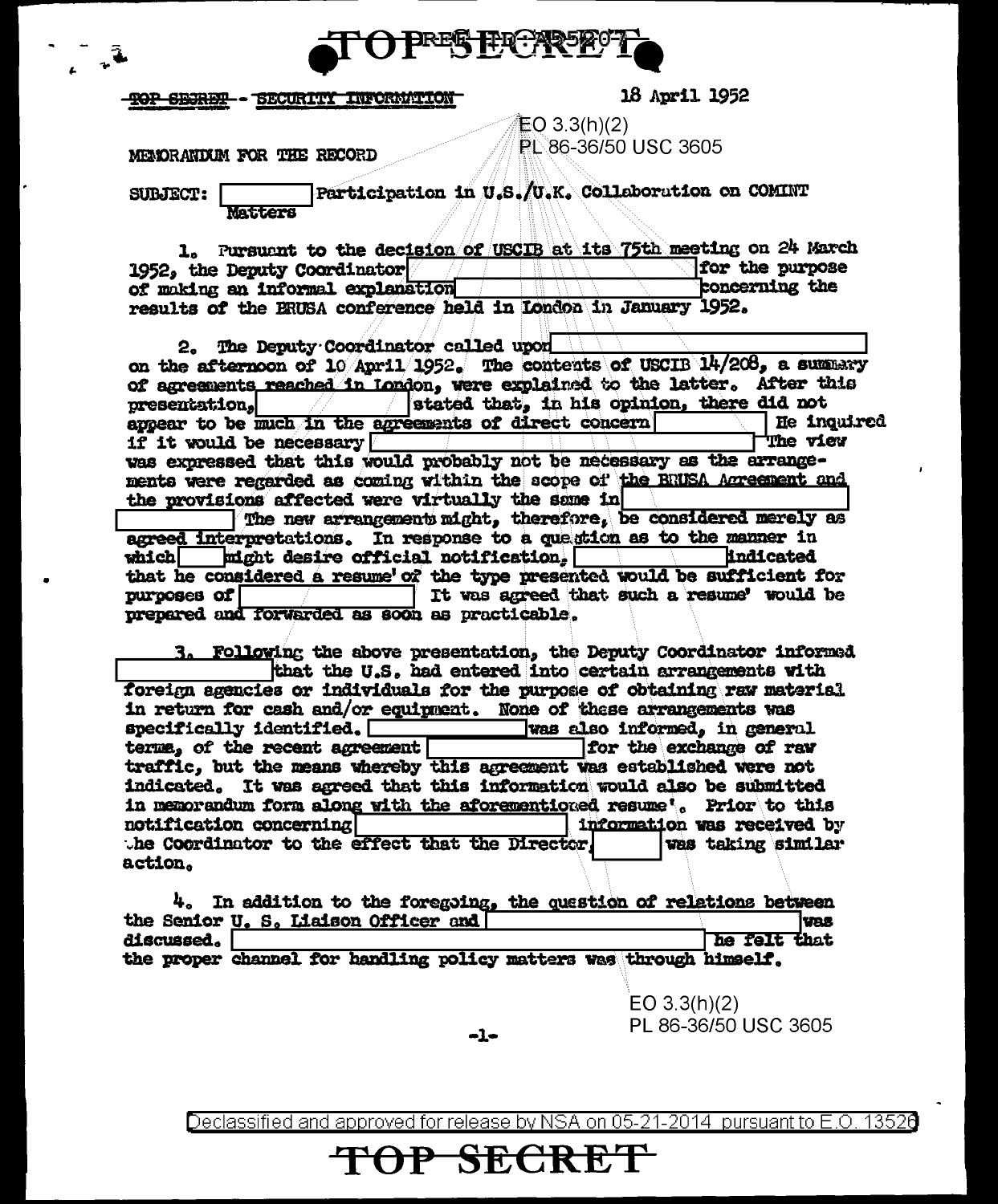

| <b>TOP SECRET</b>                                                                                                                                                                                                                                                                                                                                                                                                                                                                                                                     | 18 April 1952                                                               |  |  |  |
|---------------------------------------------------------------------------------------------------------------------------------------------------------------------------------------------------------------------------------------------------------------------------------------------------------------------------------------------------------------------------------------------------------------------------------------------------------------------------------------------------------------------------------------|-----------------------------------------------------------------------------|--|--|--|
| Participation in $\mathtt{U}_o\mathtt{S}_o/\mathtt{U}_o\mathtt{K}_o$ Collaboration on COMINT<br><b>SUBJECT:</b><br><b>Matters</b>                                                                                                                                                                                                                                                                                                                                                                                                     |                                                                             |  |  |  |
| $5.$ At a subsequent conference, $\vert$ and $\vert$ raised the question of<br>In U.S.-British conferences. The D.puty Coordinator<br>stated that, in view of the respective contributions and interests of the<br>three nations in the total COMINT effort, it was hardly reasonable to<br>expect them to sit down as equal partners in discussions of the various<br>problems that arise. It was pointed out, moreover, that the considerations<br>which led to the<br>were essentially!<br>ones and that U.S.<br>was actually on a |                                                                             |  |  |  |
|                                                                                                                                                                                                                                                                                                                                                                                                                                                                                                                                       | For these reasons, it appeared proper to make                               |  |  |  |
| no definite decision for or against                                                                                                                                                                                                                                                                                                                                                                                                                                                                                                   | as a general                                                                |  |  |  |
|                                                                                                                                                                                                                                                                                                                                                                                                                                                                                                                                       | rule, but instead to decide on the basis of the interests actually involved |  |  |  |
| in each conference. <b>The subsequent</b> appeared to accept this point of view                                                                                                                                                                                                                                                                                                                                                                                                                                                       |                                                                             |  |  |  |
| and did not press the matter further. He stated, however, that<br><b>Nas</b>                                                                                                                                                                                                                                                                                                                                                                                                                                                          |                                                                             |  |  |  |
|                                                                                                                                                                                                                                                                                                                                                                                                                                                                                                                                       | anxious to play a useful part and would welcome U.S. guidance to that end.  |  |  |  |

6. Question also arose as to the matter of procuring COMINT studies prepared by the U.S. intelligence agencies. It was pointed out, as had previously been done, that these studies were under control of the agencies preparing them and that AFSA could supply only those that had been released by the producers. Requests for additional material would have to be mode to the latter through the proper channels.

 $EO$  3.3(h)(2) PL 86-36/50 USC 3605

Zavenstr

J. N. WENGER Rear Admiral, U. S. Navy Deputy USCIB Coordinator.

 $-2-$ 

**TOP SECRET**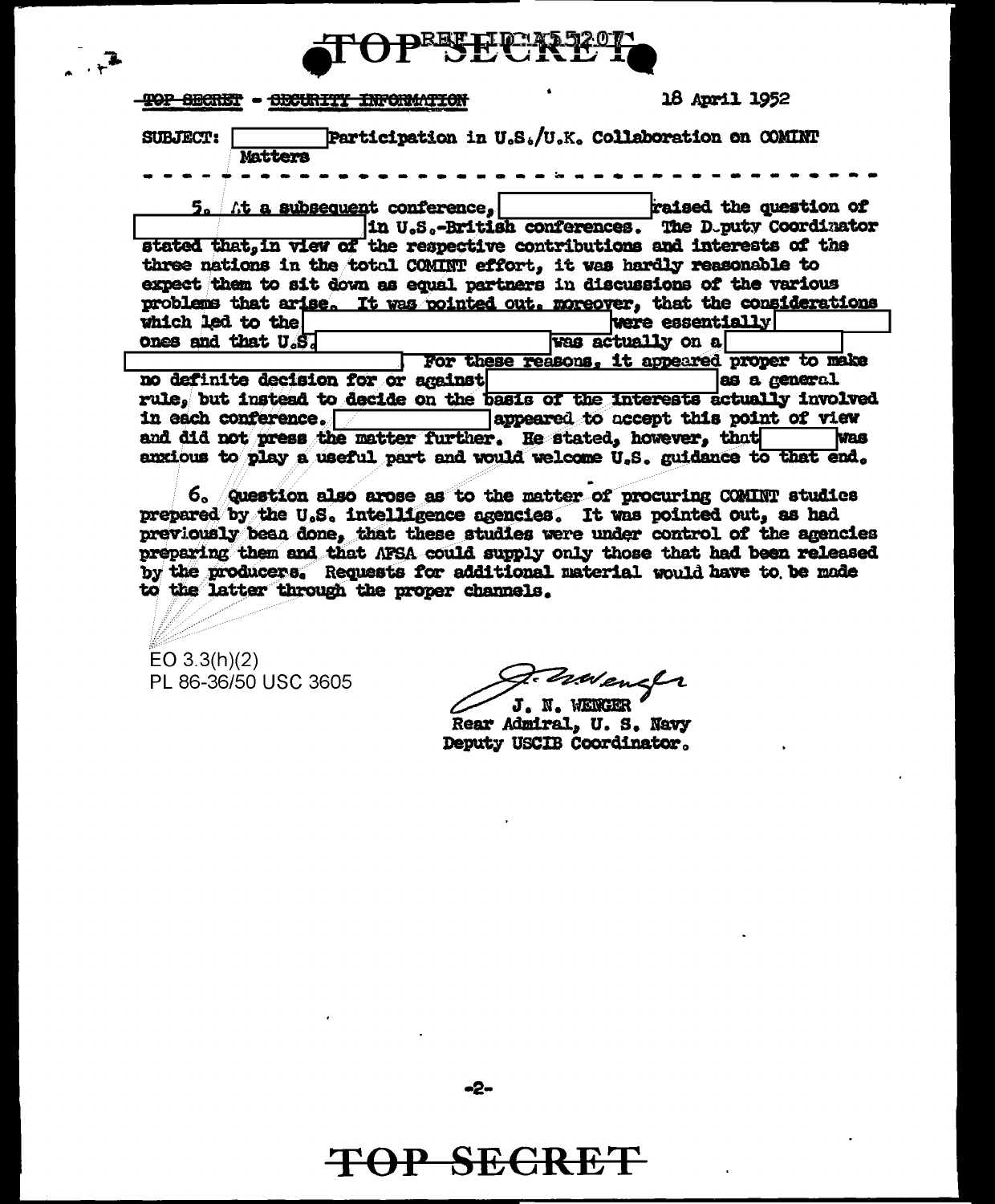## **REF ID: A55207**  $-10P$ **RECRET SECURITY INFORMATION**

6. Category "C" COMINT is defined as those results appertaining to the analysis of enciphered weather messages.

7. Category "D" COMINT is Communication Intelligence of such low degree of sensitivity of source that its compromise would have a minimum effect upon other aspects of the overall COMINT effort and which, to be usaful, must be disseminated operationally to substantial numbers of indoctrinated personnel, cleared for the classification appertaining to its content. Operational dissemination, as used herein, includes dissemination to combat units in the field and to other recipients having the "need to know<sup>n</sup>.

a. Unless otherwise specifically agreed by the USCIB Coordinator and the Director. GCHQ. Category "D" COMINT shall be strictly limited to: (1) those results pertaining to traffic analysis (including Direction Finding) of specified target nations wherein no analysis of complex procedural systems is involved, and (2) those results appertaining to the analysis of unencrypted messages (including those transmitted by voice) and of cryptosystems of a low order of cryptosecurity.

#### INDOCTRINATION

8. Except in categories of persons and in individual cases agreed upon from time to time by USCIB and LSIB, all personnel to be assigned to Communication Intelligence duties or indoctrinated as recipients of Communication Intelligence shall be the subject of special security inquiries. To ensure that such inquiries are similar in character, each party shall

> SECURITY INFORMATION **TOP SECRET**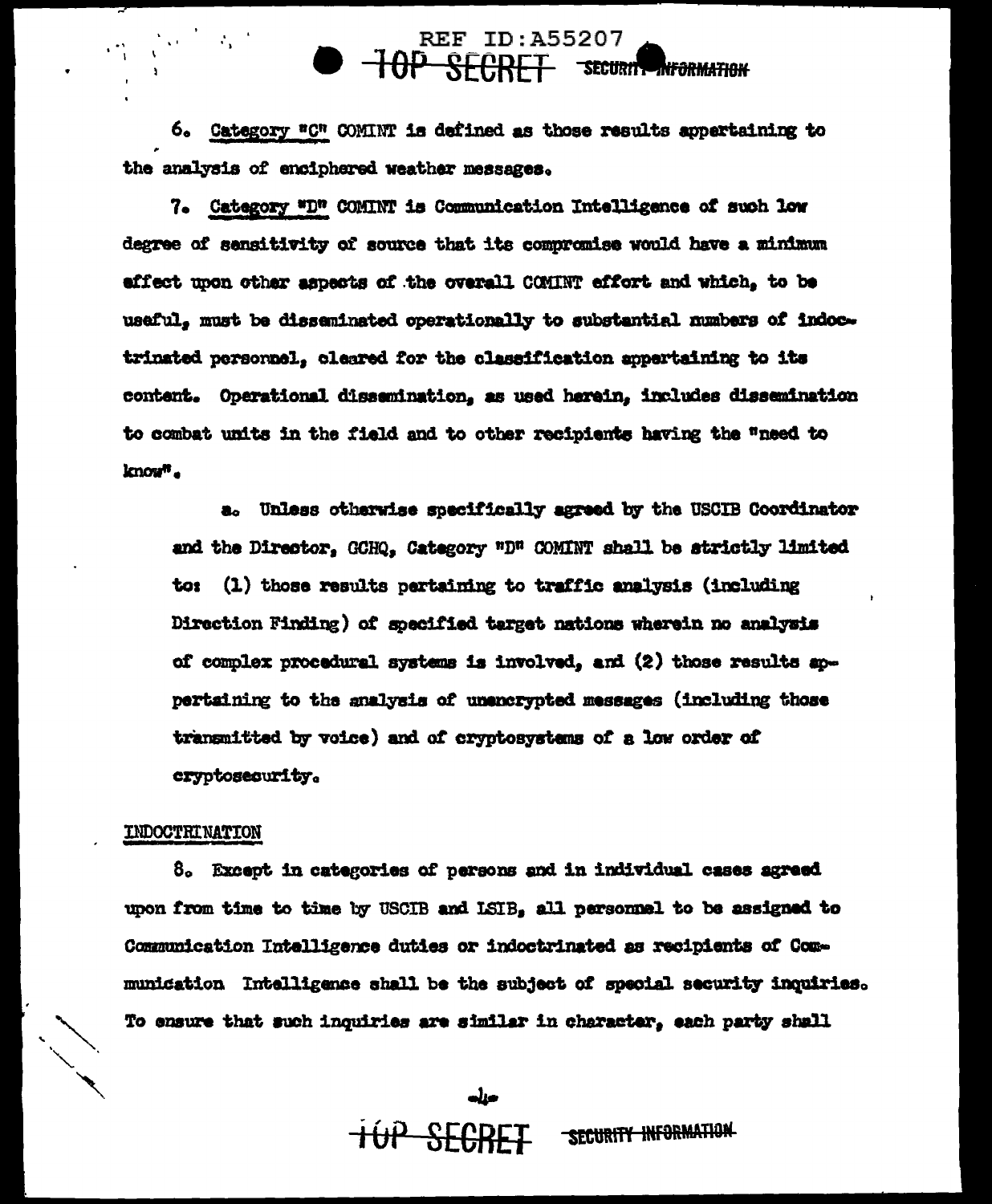forward all regulations governing the same to the other for information.

a. It is recognized that the standards of such special security inquiries may differ depending on whether the individual in question will have access

REF IDRA55207-T

(1) To Category "D" COMINT and/or Category "C" COMINT. only; or

(2) Additionally, to Category "A" COMINT and/or Category "B" COMINT

and that such differences will be commensurate with the difference in the sensitivity of the materials included in such categories.

b. The principle of indoctrination is based on the "need to know", which means that each parson will be indoctrinated only for. such portion of Communication Intelligence (which may be any one or more classes of COMINT) as he requires in order to perform his assigned mission. The indoctrinations for the various classes of COMINT will differ in accordance with the "naed to know".

c. Above all it is imperative that unauthorized persons be prevented from ascertaining. (1) the scope of the COMINT effort, (2) the degree of success obtained in general, and (3) the specific types of communications which can be read. It is only by a strict application of the principle of the "need to know" to COMINT indoctrination. as well as to its dissemination, that it will be possible to minimize the risk of compromise inherent in the indoctrination of substantial mumbers of individuals.

. d. A person who has been indoctrinated for one or more of the

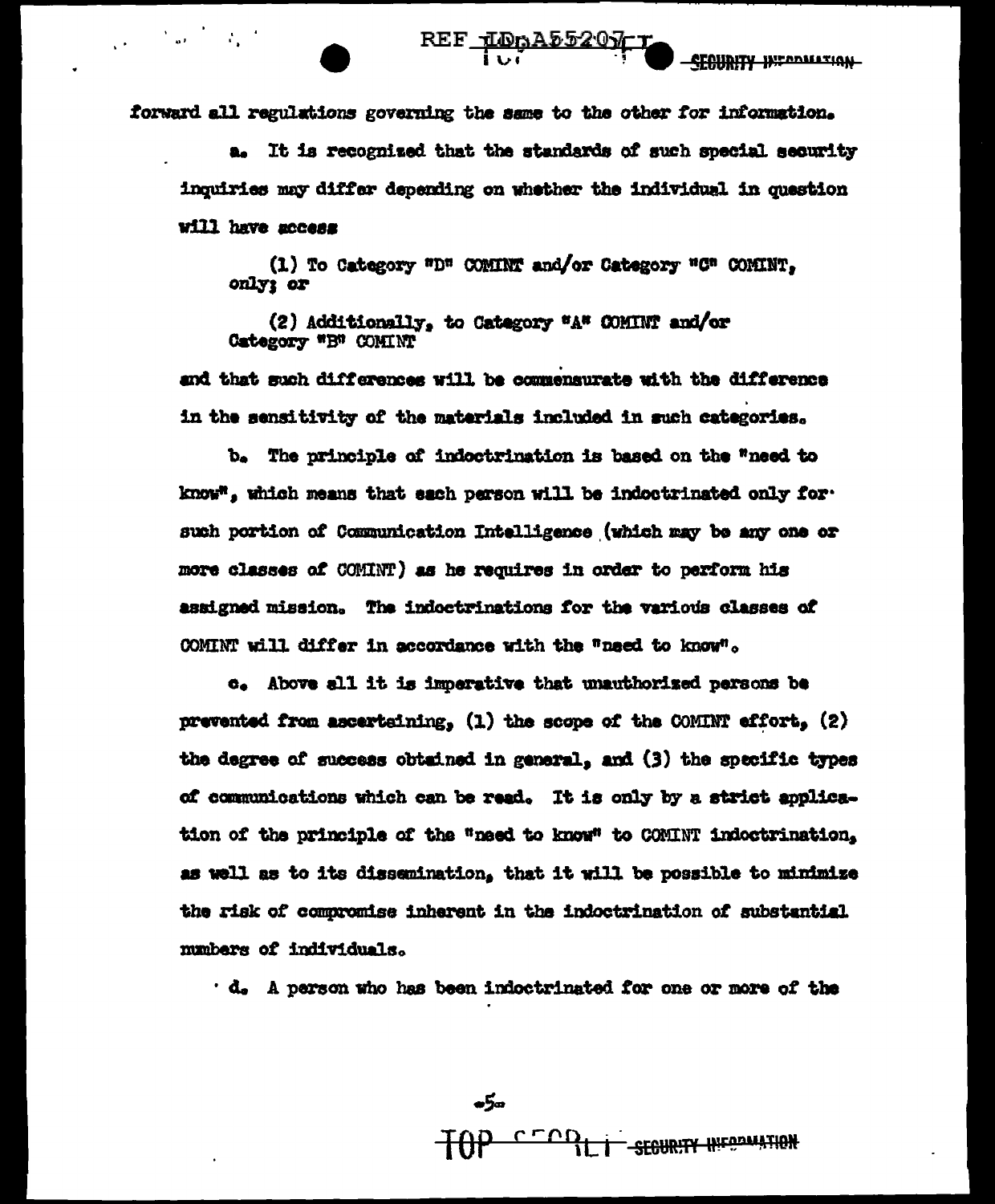# REE ID: A55207<br>TUP SECRET - SEGURIT INFORMATION

less sensitive classes of COMINT may be indoctrinated for one or more of the more sensitive classes thereof only after such individual has been the subject of the special security inquiries applicable to the more sensitive material.

 $\mathcal{L}_{\mathbf{a}}(\mathcal{F},\mathcal{L}_{\mathbf{a}}(\mathcal{F}))$ 

.. In time of war or emergency, or in areas agreed upon from time to time by USCIB and ISIB as subject to Emergency Regulations. or otherwise as agreed by USCIB and ISIB:

(1) Exceptional occasions may arise where it is considered essential for an individual to take up his duties before the special security inquiries can be completed. In such case, the person concerned may be suitably indoctrinated on the authority of such senior officers or officials as are designated by the respective parties. In all such cases, steps shall be taken to ensure that special security inquiries are completed as soon as possible after indoctrination.

(2) It may be considered essential to employ. solely for intercepting or translating raw traffic in connection with the production of Category "D" COMINT, parsons as to whom the prescribed special security inquiries are impossible or impracticable. In such cases as are approved by USCIB and LSIB, the persons concerned may be specially indoctrinated for such limited purposes, and not otherwise, after such special security inquiries as may be practicable have been made.

÷.

<del>-HIP SLÜNE</del>

APAURITY INFORMATION